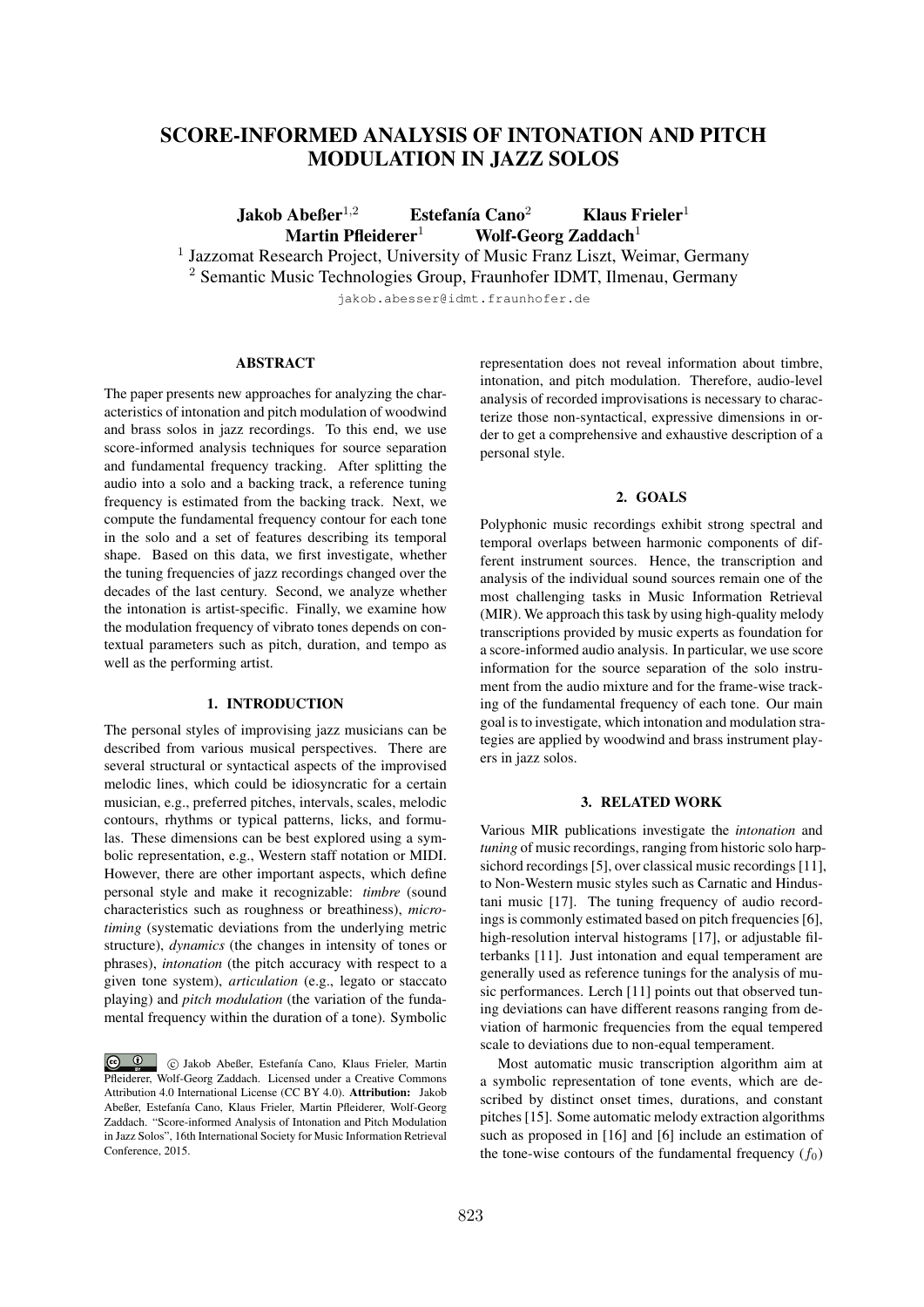as well, which is an essential pre-processing step for analyzing the applied *frequency modulation techniques*. There are many studies on *vibrato* detection in audio recordings [14], particularly for singing voice [8,9,12]. Other publications deal with analyzing the deviation of  $f_0$  contours from the target pitch [8] as well as with segmenting  $f_0$  contours based on modulations such as vibrato and *pitch glides* [12] or *bendings* [10]. To the best knowledge of the authors, no publication so far analyzes intonation and modulation techniques in recorded jazz solos.

### 4. METHOD

Figure 1 gives an overview over our analysis approach, all processing steps are detailed in the following sections. Section 4.1 describes the dataset of jazz solo audio excerpts and transcriptions. Two separate score-informed analysis techniques are involved. At first, a *source separation* algorithm is performed (see Section 4.2), which separates the original audio recording into a solo track containing the improvising solo instrument and a backing track containing the accompanying band, i.e., the rhythm section (most often piano, double bass, and drums). The backing track is used to estimate the *reference tuning frequency* (see Section 4.4). The second step is the *tracking of frame-wise*  $f_0$ *contours* for each note played by the solo instrument (see Section 4.3). Based on the extracted  $f_0$  contours, we compute several *contour features* (see Section 4.5) to describe their temporal shape. In the experiments reported in Section 5, we analyze how these features depend on contextual parameters such as tone duration and pitch and whether these might be specific for the personal style.



Figure 1: Proposed algorithm for score-informed analysis of tuning and modulation in improvised jazz solos.

#### 4.1 Dataset & Melody Annotations

The dataset used in this publication is a subset of 207 jazz solos taken from the *Weimar Jazz Database*<sup>1</sup>. Table 1 lists all musicians in the dataset with their instrument, the number of solos  $N<sub>S</sub>$ , and the total number of tones and  $f<sub>0</sub>$  contours  $N_N$ , respectively. The solos were manually annotated by musicology and jazz students based on excerpts from commercial audio recordings. The annotations include score-level melody transcription (MIDI pitch, tone onset, and duration) as well as additional annotation layers with respect to melody phrases, metric structure, chords, and modulation techniques. So far, the tone-wise annotations of modulation techniques are incomplete and only represent the most clear examples within the solos. Figure 2 gives an overview over the number of annotated tones per artist. In total,  $87643$  tones and  $f_0$  contours are included in the dataset.



Figure 2: Number of tones of each artist which are annotated with fall-off, slide, and vibrato.

#### 4.2 Score-informed Source Separation

To separate the solo/lead instrument from the backing track, the method for pitch-informed solo and accompaniment separation proposed in [4] was used. For this study, the automatic pitch detection stage in the separation algorithm was bypassed, and the manual melody transcriptions were used as prior information. The separation method is based on an iterative modeling of the solo instrument in the spectral domain. The model is constructed taking into account characteristics of musical instruments such as common amplitude modulation, inharmonicity, and enforcing magnitude and frequency smoothness constraints in the estimation. The separation method has proven to be robust in the extraction of a great variety of solo instruments, as well as being particularly efficient, with computation times that allow real-time processing. The complete dataset was processed and independent signals for the solo instruments and the backing tracks were extracted.

## 4.3 Score-informed  $f_0$  tracking

The original audio recordings are processed at a sampling rate of 22.05 kHz. In order to track the  $f_0$  contour of each tone, the signal is analyzed between the annotated note onset and offset time, for which a *reassigned magnitude spectrogram*  $M \in \mathbb{R}_+^{K \times N}$  with *K* frequency bins and *N* frames

<sup>1</sup> http://jazzomat.hfm-weimar.de (last accessed Juli 10, 2015)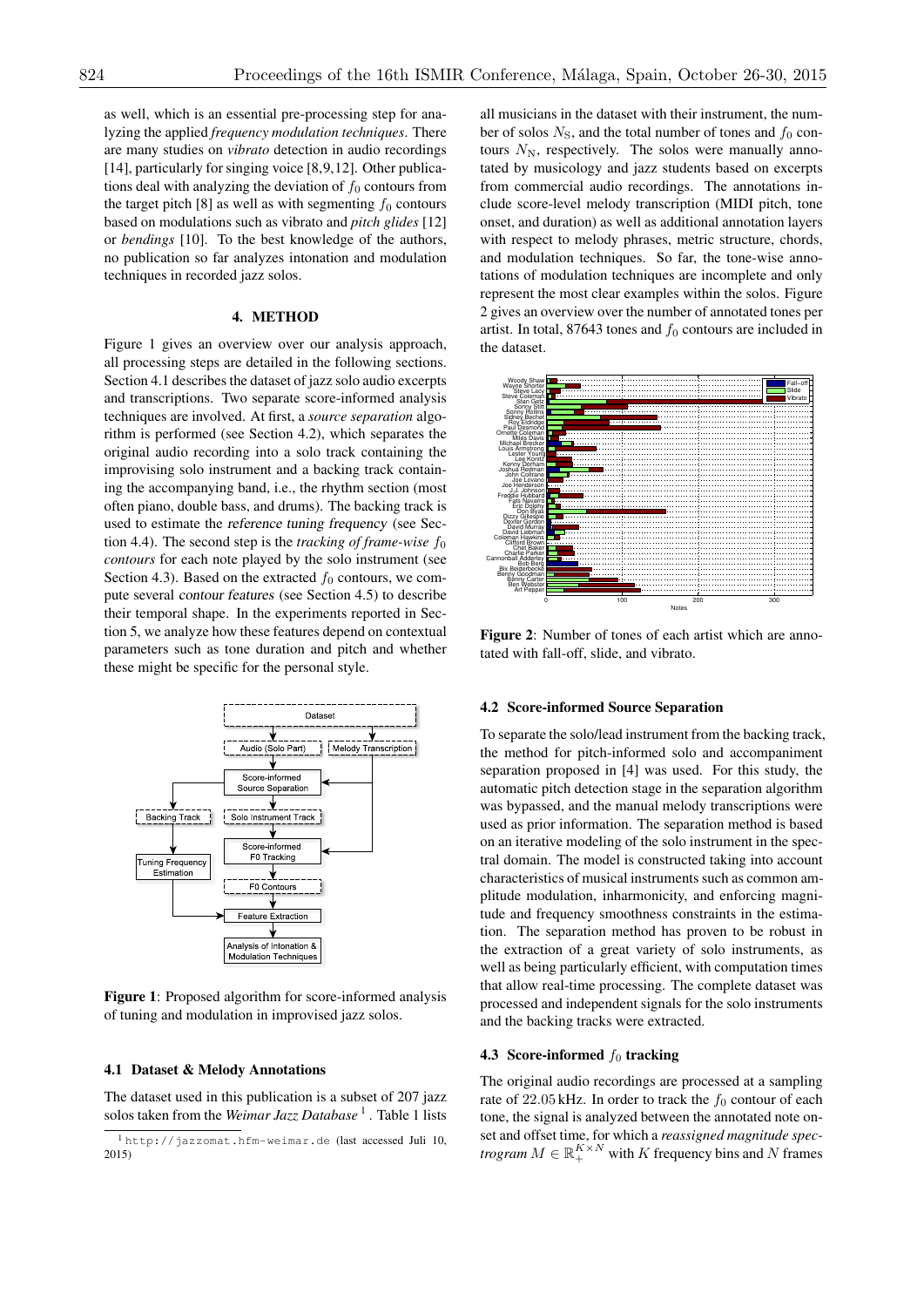| Performer              | Inst. | $N_{\rm S}$    | $N_{\rm N}$ | Performer               | Inst.       | $N_{\rm S}$ | $N_{\rm N}$ | Performer                 | Inst. | $N_{\rm S}$ | $N_{\rm N}$ | Performer            | Inst. | $N_{\rm S}$ | $N_{\rm N}$ |
|------------------------|-------|----------------|-------------|-------------------------|-------------|-------------|-------------|---------------------------|-------|-------------|-------------|----------------------|-------|-------------|-------------|
| Art Pepper             | cl/as | 4              | 2134        | David Liebman           | ss/ts       | 4           | 3286        | John Coltrane             | ts/ss | 11          | 8969        | Sidney Bechet        | SS    | 2           | 489         |
| Ben Webster            | ts    | 4              | 1497        | David Murray            | ts          | 4           | 2295        | Joshua Redman             | ts    |             | 2429        | Sonny Rollins        | ts    | 10          | 4639        |
| <b>Benny Carter</b>    | as    | 3              | 1153        | Dexter Gordon           | ts          | 4           | 3056        | Kenny Dorham              | tp    | 6.          | 2149        | Sonny Stitt          | ts    | 4           | 1284        |
| Benny Goodman          | cl    |                | 1154        | Dizzy Gillespie         | tp          | 4           | 967         | Lee Konitz                | as    | 4           | 1839        | Stan Getz            | ts    | 6           | 3253        |
| Bix Beiderbecke        | tp    | 4              | 519         | Don Byas                | ts          |             | 2022        | Lester Young              | ts    | 4           | 887         | <b>Steve Coleman</b> | as.   | 3           | 1353        |
| Bob Berg               | ts    | 5              | 3275        | Eric Dolphy             | as          | 2           | 1109        | Louis<br>Arm-<br>strong   | tp    | 4           | 634         | <b>Steve Lacy</b>    | SS    | 4           | 1437        |
| Cannonball<br>Adderley | as    | 5              | 2623        | <b>Fats Navarro</b>     | tp          | 4           | 937         | Michael<br><b>Brecker</b> | ts    | 4           | 2605        | Wayne Shorter        | ts    | 9           | 3013        |
| Charlie Parker         | as    | 6              | 1688        | Freddie<br>Hub-<br>bard | tp          | 6           | 2266        | Miles Davis               | tp    |             | 2080        | Woody Shaw           | tp    | 5           | 1822        |
| Chet Baker             | tp    | 6              | 1100        | J.J. Johnson            | tb          | 2           | 754         | Cole-<br>Ornette<br>man   | as    | 3           | 1782        |                      |       |             |             |
| Clifford Brown         | tp    | $\overline{4}$ | 1676        | Joe Henderson           | ts          | 6           | 3830        | Paul Desmond              | as    | 8           | 2142        |                      |       |             |             |
| Coleman<br>Hawkins     | ts    | 6              | 2613        | Joe Lovano              | ts/ts-<br>c | 2           | 1787        | Roy Eldridge              | tp    | 6           | 1744        |                      |       |             |             |

**Table 1**: Overview over all artists in the dataset. For each artist, the number of solos  $N<sub>S</sub>$ , the total number of notes  $N<sub>N</sub>$ , as well as the instrument is given (ts: tenor saxophone, ss: soprano saxophone, as: alto saxophone, cl: clarinet, tp: trumpet, cor: cornet, tb: trombone, ts-c: C melody tenor saxophone).

is computed. We use a logarithmic frequency axis with a high resolution of 50 bins/semitone and a frequency range of *±* 2 semitones around the annotated pitch. Based on an initial short-time Fourier transform (STFT) with a blocksize of 1024, a hopsize of 64, and a zero-padding factor of 16, the magnitude values are mapped (reassigned) towards the frequency bins that correspond to their instantaneous frequency values at the original frequency bins computed using the method proposed by Abe in [1]. Two steps are performed for each tone to estimate its  $f_0$  contour. First, we estimate a suitable *starting frame* within the tone's duration with a prominent peak close to the annotated pitch. Second, we perform a *contour tracking* both forwards and backwards in time. Further details are provided in [3].

#### 4.4 Tuning Frequency Estimation

The oldest recordings in our dataset date back to the year 1924, two years before the American music industry recommended 440 Hz for A4 as standard tuning, and 12 years before the American Standards Association officially adopted it. Hence, we can not rely on the assumption of a constant and fixed overall tuning. Moreover, the technical level of recording studios were rather low at this time, which might result in tuning deviations by speed fluctuations of recording machines as well as from instruments tuned to another reference pitch such as studio or live venue pianos. Hence, we estimate a *reference tuning frequency f*<sub>ref</sub> prior to the intonation analysis of the solo instrument from the backing track of the rhythm section, which we obtain from the source separation process explained in Section 4.2. The reference tuning frequency corresponds to the fundamental frequency of the pitch A4 in the backing track.

In the Chroma Toolbox [13], a triangular filterbank is generated based on a given tuning frequency in such way that its center frequencies are aligned to the chromatic scale within the full piano pitch range. For a given audio signal, the magnitude spectrogram is averaged over the full signal duration and processed using the filterbank. By maximizing the filterbank output energy over different tuning frequency hypotheses, a final tuning frequency estimate  $\hat{f}_{ref}$  is derived. We modified the originally proposed search range for  $f_{ref}$  to 440 Hz $\pm$ 0.5 semitone (corresponding MIDI pitch range:  $69 \pm 0.5$ ) and the stepsize to 0.1 cents. As will be shown in Section 5.1, the influence of source separation artifacts on the estimation accuracy of the reference tuning frequency can be neglected.

# 4.5 Feature Extraction

Based on the estimated contour  $f_0(n)$  of each tone, we first perform a smoothing using a two-element moving average filter in order to compensate for local irregularities and possible estimation errors. The extracted audio features describe the *gradient* of the  $f_0$  contour as well as its temporal *modulation*. Table 2 lists all computed audio features and their dimensionality.

| Category   | <b>Feature Label</b>                                     | Dim. |
|------------|----------------------------------------------------------|------|
| Gradient   | Linear slope                                             |      |
| Gradient   | Median gradients (first half, second half, over-<br>all) | 3    |
| Gradient   | Ratio of ascending frames                                |      |
| Gradient   | Ratio of ascending / descending / constant<br>segments   | 3    |
| Gradient   | Median gradient of longest segments                      |      |
| Gradient   | Relative duration of longest segments                    |      |
| Gradient   | Pitch progression                                        |      |
| Modulation | Modulation frequency [Hz]                                |      |
| Modulation | Modulation dominance                                     |      |
| Modulation | Modulation range [cent]                                  |      |
| Modulation | Number of modulation periods                             |      |
| Modulation | Average relative / absolute $f_0$ deviation              |      |
| Modulation | $f_0$ deviation inter-quartile-range                     |      |

**Table 2:** Summary of audio features to descript the  $f_0$  contours.

#### *4.5.1 Gradient features*

Based on the gradient  $\Delta f_0(n) = f_0(n+1) - f_0(n)$ , we first determine frames and segments of adjacent frames with ascending  $(\Delta f_0(n) > 0)$ , descending  $(\Delta f_0(n) < 0)$ , and constant frequency. We use the relative duration (with respect to the note duration) of each segment class as fea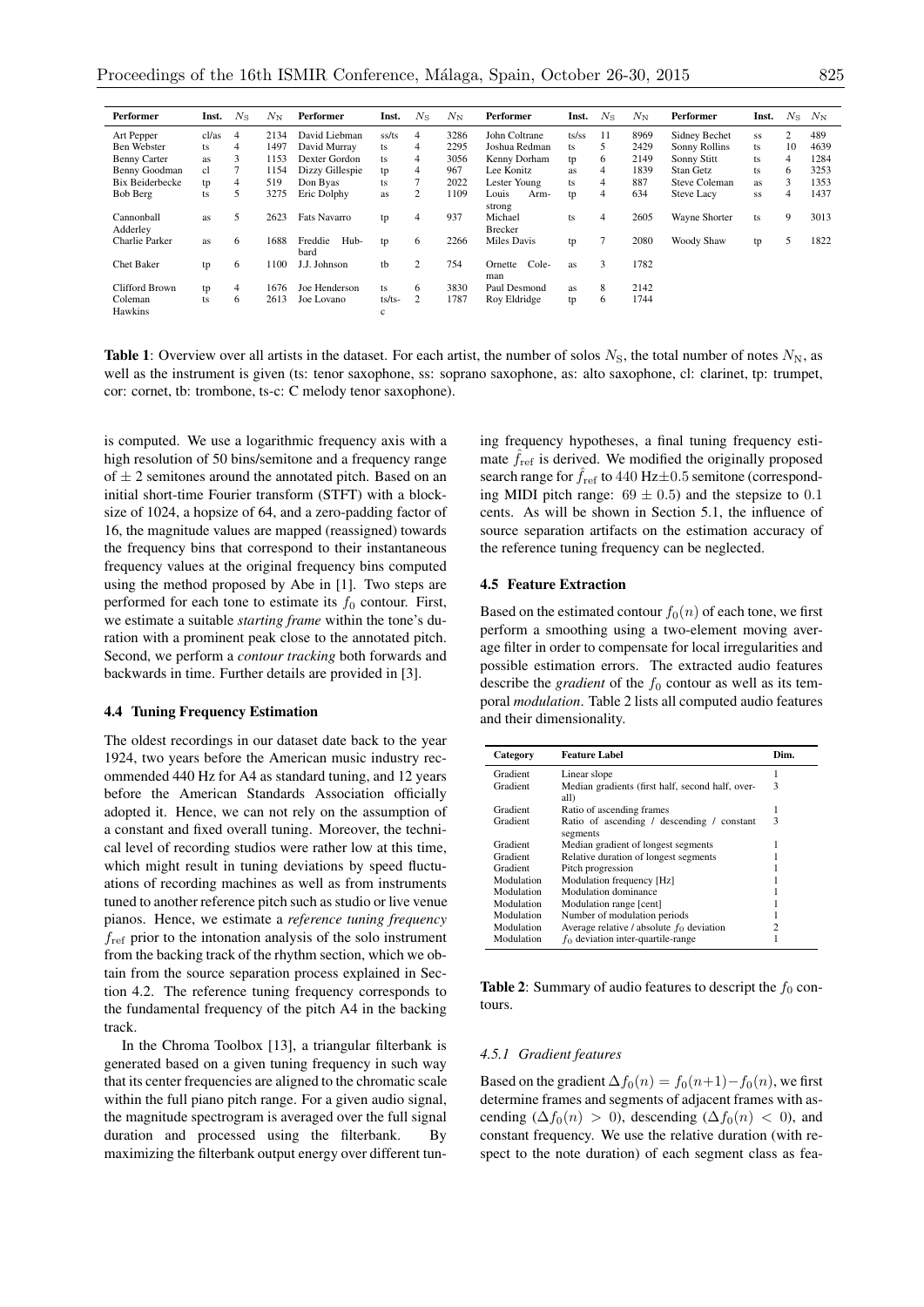tures. Also, we compute median gradients in the first and second halves, over the whole note, as well as over the longest segment. Overall pitch progression is measured by the difference of average  $f_0$  values in the end and beginning of each tone. Furthermore, we use linear regression to estimate the linear slope of the  $f_0$  contour.

# *4.5.2 Modulation features*

We analyze the modulation of the  $f_0$  contour by computing the autocorrelation over  $f_0(n)$ . Fletcher [7] reported for woodwind instruments that a vibrato frequency range between 5 and 8 Hz is comfortable for listeners and common for players. We add a safety margin of 2 Hz and search for the lag position  $\tau_{\text{max}}$  of the highest local maximum within the lag range that corresponds to fundamental frequency values of  $f_{\text{mod}} \in [3, 10]$  Hz and estimate the modulation frequency as  $\hat{f}_{\text{mod}} = 1/\tau_{\text{max}}$ . The difference between the maximum and median magnitude within this frequency band is used as dominance measure for the modulation. Other applied features are the number of modulation periods and the frequency modulation range in cent.

# 4.6 Analysis of Intonation and Modulation **Techniques**

We distinguish three modulation techniques *fall-off*, *slide*, and *vibrato*. Table 3 provides a description of the characteristic  $f_0$  contour shape for each technique. The number of tones in our dataset annotated with each technique is given in Table 3.

| <b>Technique</b> | <b>Description</b>                                                                     | <b>Notes</b> |
|------------------|----------------------------------------------------------------------------------------|--------------|
| Fall-off         | Drop of the $f_0$ contour in the end of the tone after a<br>stationary part.           | 146          |
| Slide            | Rise or drop of the $f_0$ in the beginning of the tone<br>towards a stationary part.   | 708          |
| Vibrato          | Periodic modulation of the $f_0$ contour during the sta-<br>tionary part of the tone.  | 1380         |
| None             | No discernible modulation of the $f_0$ contour / No<br>modulation technique annotated. | 83587        |

Table 3: Frequency modulation techniques considered and number of annotated notes in the dataset for each technique.

#### 5. RESULTS

#### 5.1 Influence of Source Separation on the Reference Tuning Estimation

After the application of source separation algorithms, parts of the isolated solo instrument often remain audible in the backing track due to artifacts or interference. We first investigated the influence of the source separation step described in Section 4.2 on the reference tuning estimation. A subset of 13 solos was randomly selected from the dataset, covering various recording decades and solo instruments. For each solo, we took a 20s segment from the original recording, where only the rhythm section and no solo instrument is playing. We used the tuning estimation method described in Section 4.4 on both this 20s segment as well

as on the backing track obtained from the source separation of the solo part (compare Section 4.2) to get two estimates  $f_{\text{ref}}^{\text{NoSolo}}$  and  $f_{\text{ref}}^{\text{Backing}}$  of the reference tuning frequency.

The results show a very high sample correlation of  $r =$  $0.97$  ( $p < 0.001$ ) and a small root mean squared error of  $RMSE = 1.05$  Hz between both estimates. These results indicate that the influence of source separation artifacts is negligible for the tuning estimation process. Therefore, we will use  $\hat{f}_{ref} = f_{ref}^{Backing}$  as an estimate of the reference tuning frequency throughout the paper.

# 5.2 Relationship between the Reference Tuning and the Recording Year / Decade

How did the tuning frequency *f*ref of commercial jazz recordings change during the 20th century? Figure 3 shows the distribution of solos in the dataset over the from the 1920s to the 2000s. Moreover, the inserted boxplots illustrate the deviation  $\Delta f = 1200 \log_2 \frac{f_{\text{ref}}}{440}$  between the tuning frequency  $f_{ref}$  and 440 Hz in cent.

Absolute tuning deviation  $|\Delta f|$  and recording year of each solo are weakly negatively correlated  $(r = -0.33,$  $p < 0.001$ ). Hence, the absolute deviation from the tuning frequency from 440 Hz decreased over the the course of the 20th century, reflecting the spread of the 440 Hz standard (1955 adopted by the International Standards Organization), as well as the progress of studio technology.



Figure 3: The box plot shows the reference tuning deviation from 440 Hz in cent for different recording year decades. The bars show the number of solos in the dataset for each decade.

# 5.3 Dependency of Intonation from Artist and Instrument

The distribution of the absolute deviation of tone-wise fundamental frequency values from the estimated tuning frequency as well as modulation range are shown for all musicians in Figure 4, and for all instruments in Figure 5.

According to Figure 4, the overall pitch intonation of jazz musicians is astonishingly accurate. Some woodwind and brass players tend to play a bit sharp, few a bit flat but throughout in a range of less than 25 cent. There are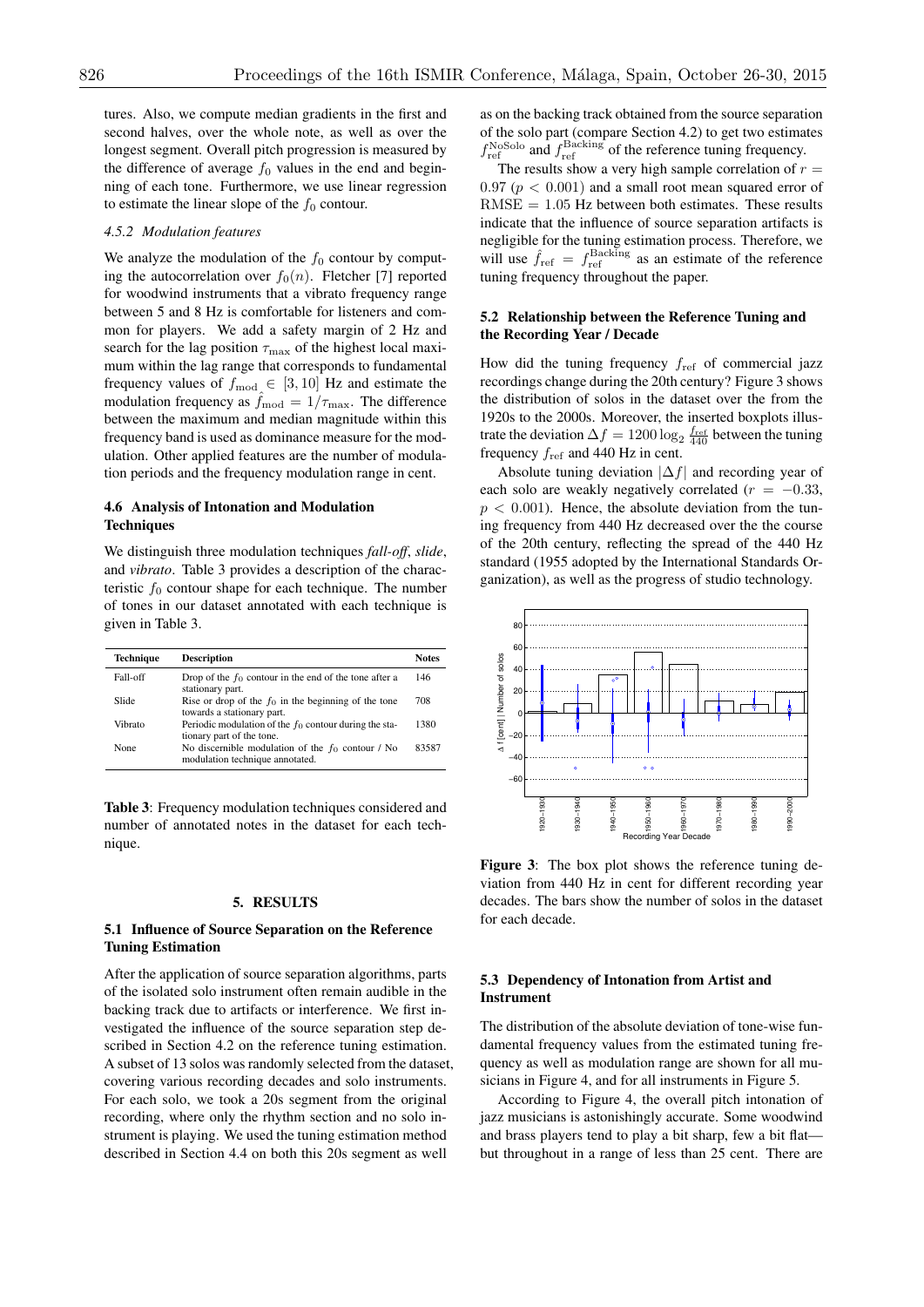few exceptions: Sidney Bechet, a traditional soprano saxophonist, has very high values; however, presumably this is caused not by a sharp intonation but by the high percentage of pitch slides played by him (almost 15 % of the tones, cf. Figure 2).

For most players, the range of frequency modulation, i.e., the size of vibrato, is around 25 cent. There are some bigger modulation ranges from 35 to 50 cent, predominantly used by tenor saxophone players associated with swing style (Ben Webster, Coleman Hawkins, Don Byas, and Lester Young), but also by postbop tenor saxophonist Joe Lovano, and, again, by Sidney Bechet, showing the largest variance of modulation ranges. Therefore, there are some slight personal and stylistic peculiarities in the use of vibrato size. However, there are no obvious trends of intonation according to different instruments (cf. Figure 5), since for each instrument there seem to be players who play a bit sharp as well as players who play a bit low; note that for trombone and c-melody sax there is only one musician (J.J. Johnson resp. Joe Lovano) in our sample. Likewise, there is no evidence for general trends of modulation ranges with respect to instrument.



Figure 4: Absolute deviation of tone-wise fundamental frequency values from the estimated tuning frequency in cent and modulation range in cent for all musicians (for their full names see Table 1).



Figure 5: Absolute deviation of note-wise fundamental frequency values from the estimated tuning frequency in cent and modulation range in cent for all instruments.

# 5.4 Context-dependency of the Modulation Frequency of Vibrato

Does the modulation frequency of vibrato depend on pitch, or duration of the vibrato tones, or on the tempo of the piece? For the 1380 tones with vibrato notes (cf. Table 3), we found no significant correlations between modulation frequency and pitch ( $r = 0.02$ ,  $p = 0.42$ ), duration  $(r = 0.02, p = 0.5)$ , nor tempo  $(r = 0.0, p = 0.83)$ . The small effect size of the correlation indicates that despite the high variety of tempo values in the dataset (mean tempo 154.52 bpm, standard deviation 68.16 bpm), the modulation frequency only slightly increases with increasing tempo.

Furthermore, we investigated, whether and how the modulation frequency of vibrato is connected to the underlying metrical structure of a solo. We computed the ratio  $r = T_{\text{mod}}/T_{\text{solo}}$  between the modulation tempo and the average tempo of the solo. The modulation tempo is computed as  $T_{\text{mod}} = 60 f_{\text{mod}}$ . Figure 6 shows the ratio *r* against the average tempo of the solo. There is no evidence in our data for a strategy to adapt the modulation frequency of vibrato to integer multiples of the tempo of the piece, e.g., to use a vibrato speed according to simple subdivision of the beat (e.g. eighth notes or eighth triplets). As Figure 6 shows, for medium and fast tempos (100 to 350 bpm) the vibrato frequency varies only between the beat and the 16th note level. For slower tempos, the vibrato tempo could be up to six or seven times as fast as the beat—but rarely much faster.



Figure 6: Ratio between the modulation frequency of vibrato tones and the average tempo of a piece vs. the average tempo.

# 5.5 Artist-dependency of the Modulation Frequency of Vibrato

Although there is no obvious correlation between modulation frequency and pitch, duration, or tempo, there are some peculiarities of musicians according to vibrato modulation speed. In Figure 7 only those musicians are included for which more than twenty annotated vibrato tones could be found in our data set. All in all, there seems to be no clear correlation between vibrato speed and jazz style or instrument, which indicates that modulation technique is mostly an idiosyncratic part of personal styles. Strikingly, several trumpet players can be found there (Louis Armstrong, Kenny Dorham, Roy Eldridge) using vibrato to an considerable amount and size. This is in sharp contrast to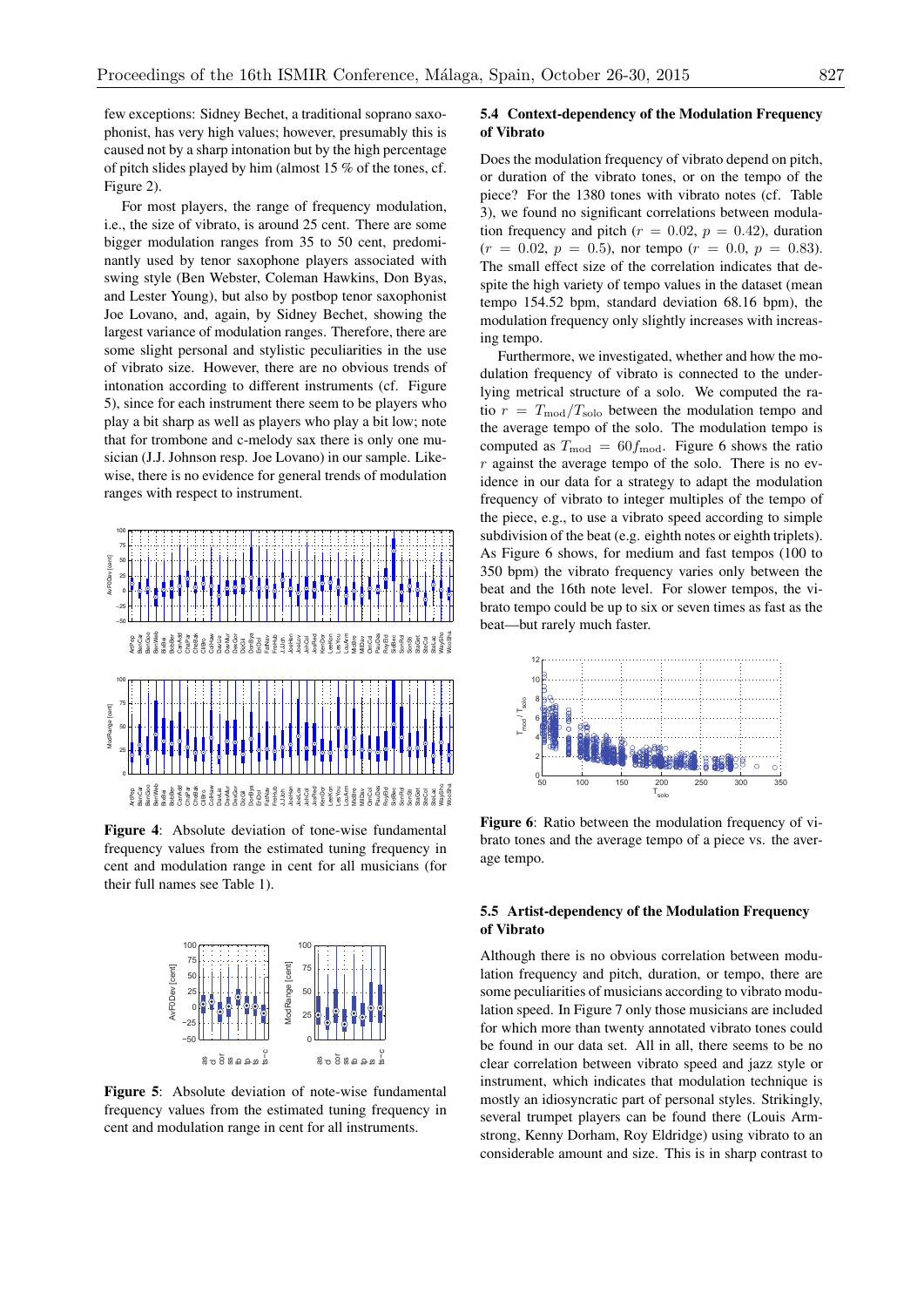

Figure 7: Modulation frequency in Hz in vibrato notes for different performers. Only performers with more than 20 vibrato notes are shown.

playing standards for brass instruments in classical music, where it is custom to play without any vibrato [7].

# 5.6 Automatic Classification of Frequency Modulation Techniques

Using the set of features discussed in Section 4.5, we extracted an 18-dimensional feature vector for each tone, which was used to automatically classify tones with respect to their modulation class. To this end, we only considered tones annotated with fall-off, slide, and vibrato since all remaining tones were not explicitly annotated. We used a Support Vector Machine (SVM) classifier with a linear kernel function as classification algorithm and perform a 10-fold cross-validation. Due to the imbalanced class sizes (cf. Table 3), we repeatedly re-sampled from the existing class items such that all classes have the same number of items as the largest class from the original dataset.

The confusion matrix is shown in Table 4. The highest accuracy of 92.25 % was achieved for vibrato tones. The classes fall-off and slide show lower accuracy values of 48.04 % and 67.32 %, respectively. One might assume, that the similar  $f_0$  contour shapes of fall-offs and the slidedowns causes part of the confusions between both classes.

| <b>Correct</b> | <b>Classified</b> |       |         |  |  |  |
|----------------|-------------------|-------|---------|--|--|--|
|                | Fall-off          | Slide | Vibrato |  |  |  |
| Fall-off       | 48.04             | 37.46 | 14.49   |  |  |  |
| Slide          | 23.55             | 67.32 | 9.13    |  |  |  |
| Vibrato        | 4.06              | 37    | 92.25   |  |  |  |

Table 4: Confusion matrix for the automatic classification of frequency modulation techniques. All values are given in percent.

#### 6. CONCLUSIONS

In this exploratory study, we proposed a score-informed algorithm for the extraction of non-syntactical features in jazz solos played with wind and brass instruments. This method allows for an analysis of performative and expressive aspects of jazz improvisation which are not captured by the traditional approaches of jazz research such as transcriptions (even though some rudimentary notation for  $f_0$ -modulations are used sometimes).

Combining transcriptions with state-of-art MIR algorithms significantly enhances the methodical and analytical tool box of jazz research (as well as other subfields of musicology and performance studies). In turn, this kind of fine-structured analysis might be useful in guiding automatic transcription algorithms by providing relevant background information on tone characteristics. Moreover, in this study we demonstrated exemplarily that our method can be readily applied for a range of different research questions, from historical analysis of reference tuning in 20th century jazz recordings to more general questions such as intonation accuracy or differences in  $f_0$  modulations with respect to tempo, instrument class, stylistic trends, or personal style.

As a case study, we investigated whether some these expressive aspects, i.e., intonation, slides, vibrato speed and vibrato range, are correlated with structural features of the solos (absolute pitch, tone duration, overall tempo, meter) and whether those aspects are characteristic for an instrument, a jazz style or the personal style of a musician. While there is little evidence for a general correlation between intonation and pitch modulation (slide, vibrato) on the one hand, and structural features on the other hand, the issue of how intonation and pitch modulation contributes to the formation of a jazz style and personal style needs further examination with more data and including listening tests for style discrimination.

For the future, we plan to complete and refine the  $f_0$ modulation annotations for the dataset, with the overall goal of the design of an automated  $f_0$ -modulation annotation algorithm. Finally, we aim at a complete description of personal timbre characteristics, the so-called "sound" of a player, which is an important dimension of jazz music, and not yet fully addressed. Dynamics [2], intonation, articulation, and  $f_0$ -modulation are part of this "sound", but other aspects such as breathiness, roughness and general spectral characteristics (and their classification) are still to be explored.

#### 7. ACKNOWLEDGEMENTS

The Jazzomat research project is supported by a grant DFG-PF 669/7-1 ("Melodisch-rhythmische Gestaltung von Jazzimprovisationen. Rechnerbasierte Musikanalyse einstimmiger Jazzsoli") by the Deutsche Forschungsgemeinschaft (DFG). The authors would like to thank all jazz and musicology students participating in the transcription and annotation process.